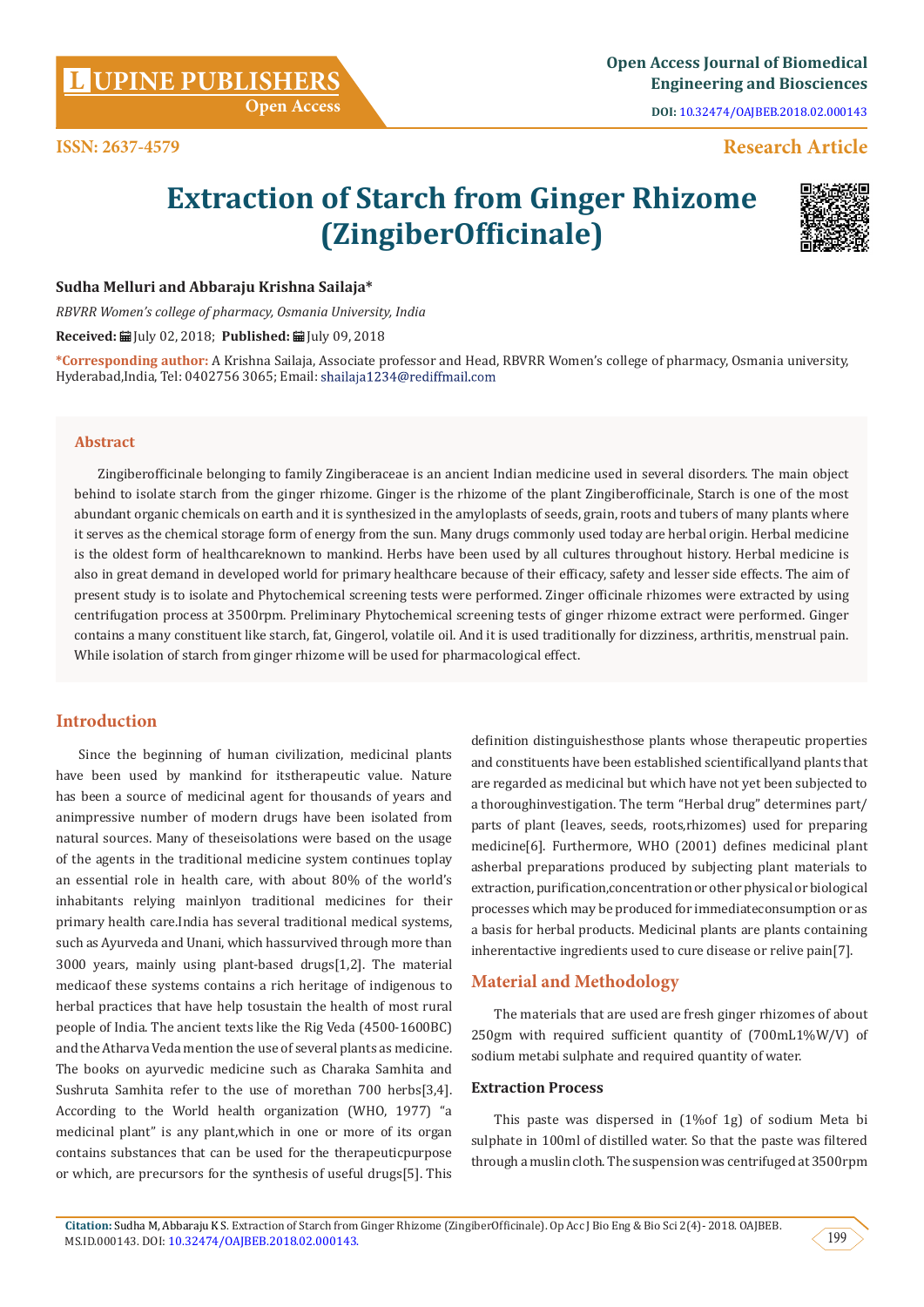for 10mns to removal of dirt particles to facillate to form cleared supernant and it is decanted and finally the mucilage is scraped off. This following centrifugation process is repeated for four times by keeping with the same rpm and time to get the fine extraction of ginger starch. After getting the fine starch was further died at 60c in hot air oven and finally the starch is weighed and stored[8].

### **Determination of Swelling Power**

The sample was taken (0.1g) of starch and to that 10ml of distilled water was added, and then this mixture was heated in a water bath at 50c for 30mns with continuous shaking. After that the mixture was taken into centrifuge tubes for the balancing take another tube with a distilled water and for centrifugation for 20mns at 1500rpm to facilitate to remove of supernatant and carefully decanted and weight of starch paste was taken to calculate the swelling power by using following formula as follows as:

Swelling power =weight of starch paste̶

Weight of dry starch sample

#### **Determination of Solubility Power**

Starch sample containing 0.5g was added to 10ml of distilled water and it is heated for 30mns at 50c in a water bath. This mixture was subjected to centrifuge at 1500rpm for 30mns. In this 5ml of supernatant was decanted to constant weight. So that the solubility was expressed as percentage by following formula as follows as

%percentage solubility =weight of starch paste×100

Weight of sample on dry basis

#### **Gelatinization Temperature**

Take 20ml beaker to that add 1gm of starch sample and dissolved in 10ml of distilled water. And it is heated on a hot plate. So that the gelatinization temperature was noted by using thermometer when dispersion is suspended in a starch slurry form[9].

# **Identification Tests for to Characterise Various Chemical Constituents**

#### **Test For Carbohydrates**

**Molishs test:**To the 2ml of plant extract add molishs reagent of few drops in a test tube and 2ml of conc.sulphuric acid was added along the sides of test tube the formation reddish violet ring indicates at the junction of two layers that indicates as presence of carbohydrates.

#### **Tests for Reducing Sugar**

**Benedicts test:** To 2ml of benedicts reagent, 1ml of extract was added and allow to warm to stand for 2mns so, that it gets red precipitate and that indicates the presence of sugar.

**Fehlings test:** Mix the equal volume of (5ml) extract solution to fehlings solution (same volume of fehlings solution A andB) and boil it for few minutes until the appearance ofbrick red precipitate. It indicates the presence of reducing sugar.

#### **Test for monosaccharide's**

**Barfoeds test:** Take the equal volumes of extact solution and barfoeds reagent. Allow it to heat in water bath for 1-2mns and cool it a side then it gets red precipitate for indication of presence of monosaccharides.

#### **Test for Pentose Sugar**

**Test for pentose sugar:** For the 2ml of test solution add 2ml of HCL and heat for 1-2mns while heating add phloroglucinol then read the colour appears.

**Test for hexose sugar:** Take water bath to heat 3ml of selwinoffs reagent and add 1ml oftest solution and it is heated upto 2mns until the red colour appears[10].

### **Test for Non-Reducing Sugar**

**Benedict's test:** Take 1ml of test solution (extract solution) to that adds few ml of Benedict's reagent and allowswarming for a few minutes then it gets red precipitate. So, that it indicates presence of sugar (Table 1).

#### **Table 1:**

| <b>Phyto chemicals</b> | <b>Test</b>           | <b>Observation</b>                       | <b>Inference</b> |
|------------------------|-----------------------|------------------------------------------|------------------|
| Carbohydrate test      | Molishs rest          | Formation of<br>reddish violet ring      | $\ddot{}$        |
| Reducing sugar         | <b>Benedicts test</b> | Red precipitate                          | $\ddot{}$        |
| Reducing sugar         | Fehlings test         | Brick red<br>precipitate                 | $\ddot{}$        |
| Monosaccharide's       | Barfoeds test         | Red precipitate                          | $\ddot{}$        |
| pentose sugar          |                       | Colour apprears                          | $\ddot{}$        |
| Hexose sugar           |                       | Red colour appears                       | $\ddot{}$        |
| non-reducing sugar     | Benedicts test        | Red colour                               | $\ddot{}$        |
| Iodine test            |                       | On cooling<br>presence of blue<br>colour | $\ddot{}$        |
| Tannic acid test       |                       | Formation of<br>precipitate              | $\ddot{}$        |

**Iodine test:** For the 3ml of test solution add few drops of (1-2) iodine solution. Allow it to for few minutes while, boiling absence of blue colour will appear, while cooling presence of blue colour will appear[11].

**Tannic acid test:** To the 3ml of test solution add 2% of tannic acid then it will get precipitate that indicates of tannins are present.

200